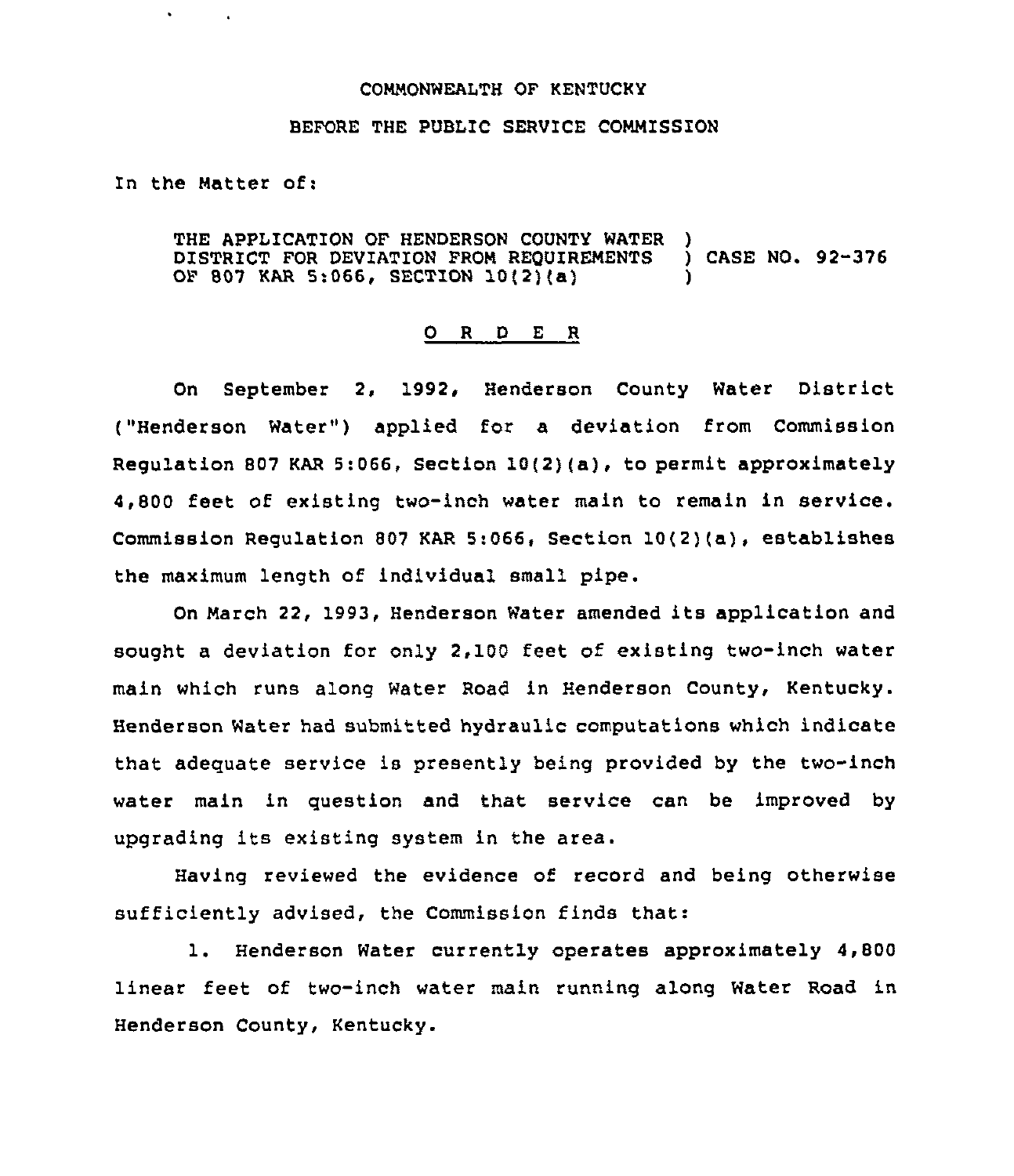2. Commission Regulation <sup>807</sup> KAR 5:066, Section 10(2)(a), prohibits individual non-circulating small pipe of two inch nominal size from exceeding 250 feet in length, but permits deviations from this prohibition for rural water lines which comply with the requirements of Commission Regulation 807 KAR 5:066, Section 5(1), and can provide adequate water flow to serve its customers' peak requirements.

3. Henderson Water plane to replace approximately 2,700 linear feet of this water main with four-inch water main.

4. Henderson Water states that, once the main replacement is completed, water pressure on the remaining portion of the water main will be between 68 and 91 psi.

IT IS THEREFORE ORDERED that:

 $\bullet$ 

1. Henderson Water is granted <sup>a</sup> deviation from Commission Regulation 807 KAR 5:066, Section 10(2)(a), for the 2,100 linear feet of water main in question. This deviation is contingent upon this water main providing adequate and reliable service in compliance with all other Commission regulations.

2. Henderson Water shall monitor the adequacy of this water main. If the level of service on this water main is inadequate or declining, or its water pressure is outside the limits of Commission Regulation <sup>807</sup> KAR 5:066, Section 5( 1), Henderson Water shall take necessary actions to maintain the level of service within the standards set forth in Commission regulations.

 $-2-$